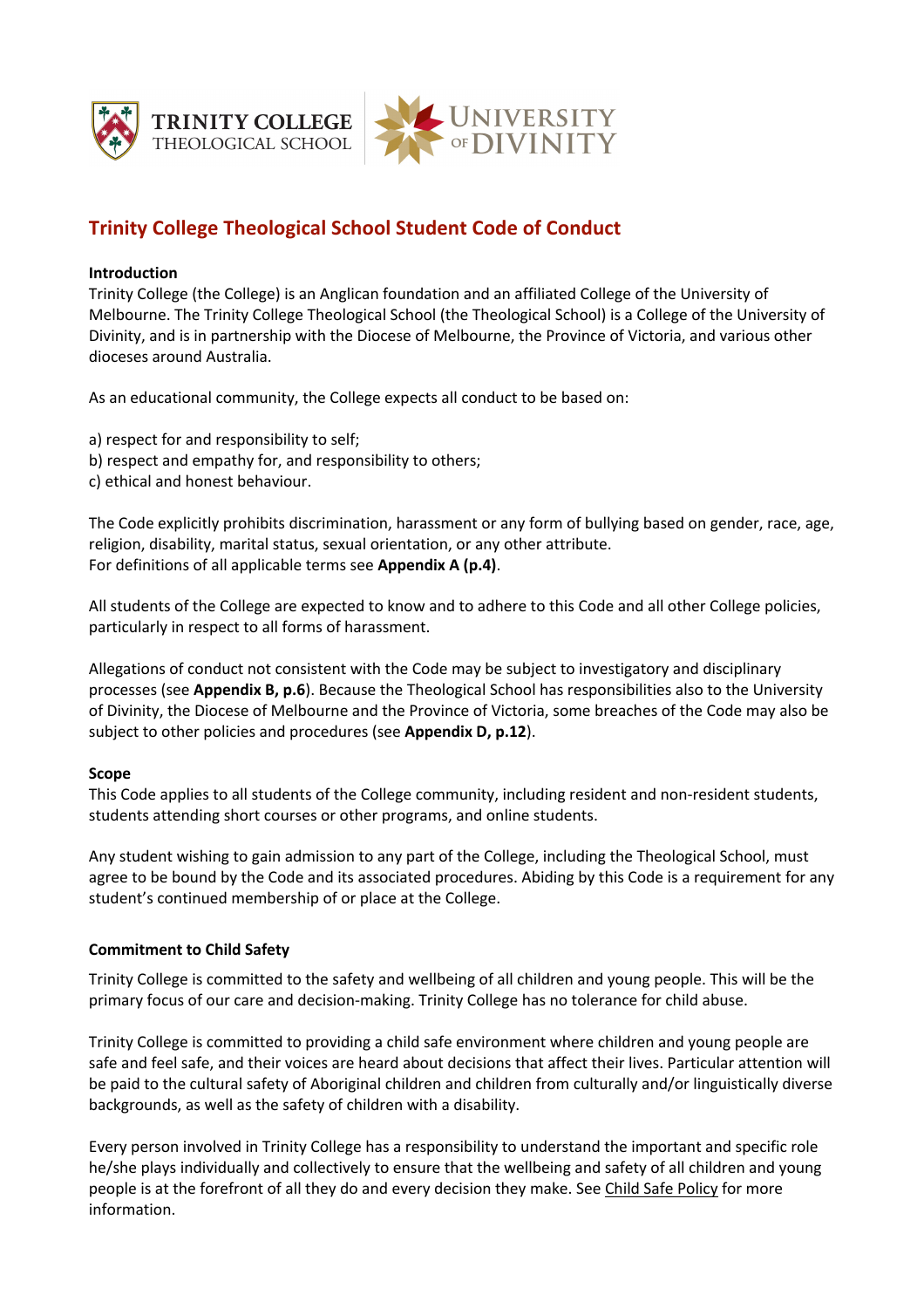#### **Respect for and responsibility to self**

Students are expected always to behave responsibly in looking after themselves, and are responsible for their own conduct at all times. Students are expected to seek help if and when it is needed.

All members of College staff are in a position of authority over students. Therefore, relationships of a sexual or otherwise intimate nature between staff and students are not acceptable in any circumstances. While the primary responsibility for this lies with members of staff, all students are expected to conduct themselves with integrity and propriety.

#### **Respect and empathy for, and responsibility to others**

Students are expected to show respect, empathy and consideration for others, so that all may live, study, and work in harmony, and so that community members of every background may feel respected, safe, and included. College students are to permit others to live, work, and study in a safe, respectful environment and are entitled to expect such an environment for themselves.

Bullying is inappropriate and unacceptable behaviour. The College will not tolerate workplace bullying under any circumstances. Discrimination, harassment, vilification, victimisation, and inappropriate touching are expressly prohibited.

Students should be aware that their statements and actions have an impact upon other members of the College and on the reputation of Trinity College as a whole. Students are to ensure that they act and speak in such a way as to not bring disrespect upon themselves, upon others or upon the College, nor bring the College into disrepute. This includes online interaction.

#### **Ethical and honest behaviour**

a) All students of the College are expected to behave with personal integrity and honesty. They are to accept the consequences of their own actions, apologise where appropriate, and practise ethical and responsible behaviour in their dealings with others.

b) At all times, and in all dealings with external parties, students of the College are to uphold the good name of the College. No use of the College's name, crest, logos or other identifying emblems may be made without the express, prior, written permission of the Warden.

#### **Breaches of the Code**

Students who are concerned about a possible breach of this Code, whether in respect of themselves or another student, are expected to discuss their concerns with one of the Advisors listed on the Trinity Portal.

Serious misconduct is defined in **Appendix A**. That definition is not exhaustive and characterisation of conduct as 'serious misconduct' will be a matter for the College to determine in each particular case.

The College will treat all possible breaches of the Code seriously. However, the College recognises that a student's conduct may be regarded, in any given circumstance, on a scale from minor to extremely serious. For that reason, the processes to be applied in determining whether a breach of the Code has occurred, and what the consequences of any established breach should be, are matters reserved to the absolute discretion of the College.

Students must be aware that all possible breaches of this Code that are characterised by the College as capable of amounting to serious misconduct may be:

a) investigated, whether or not a person makes a complaint about the conduct;

b) the subject of a determination, after investigation, of whether the student concerned has engaged in serious misconduct; and capable of resulting in, after a determination, consequences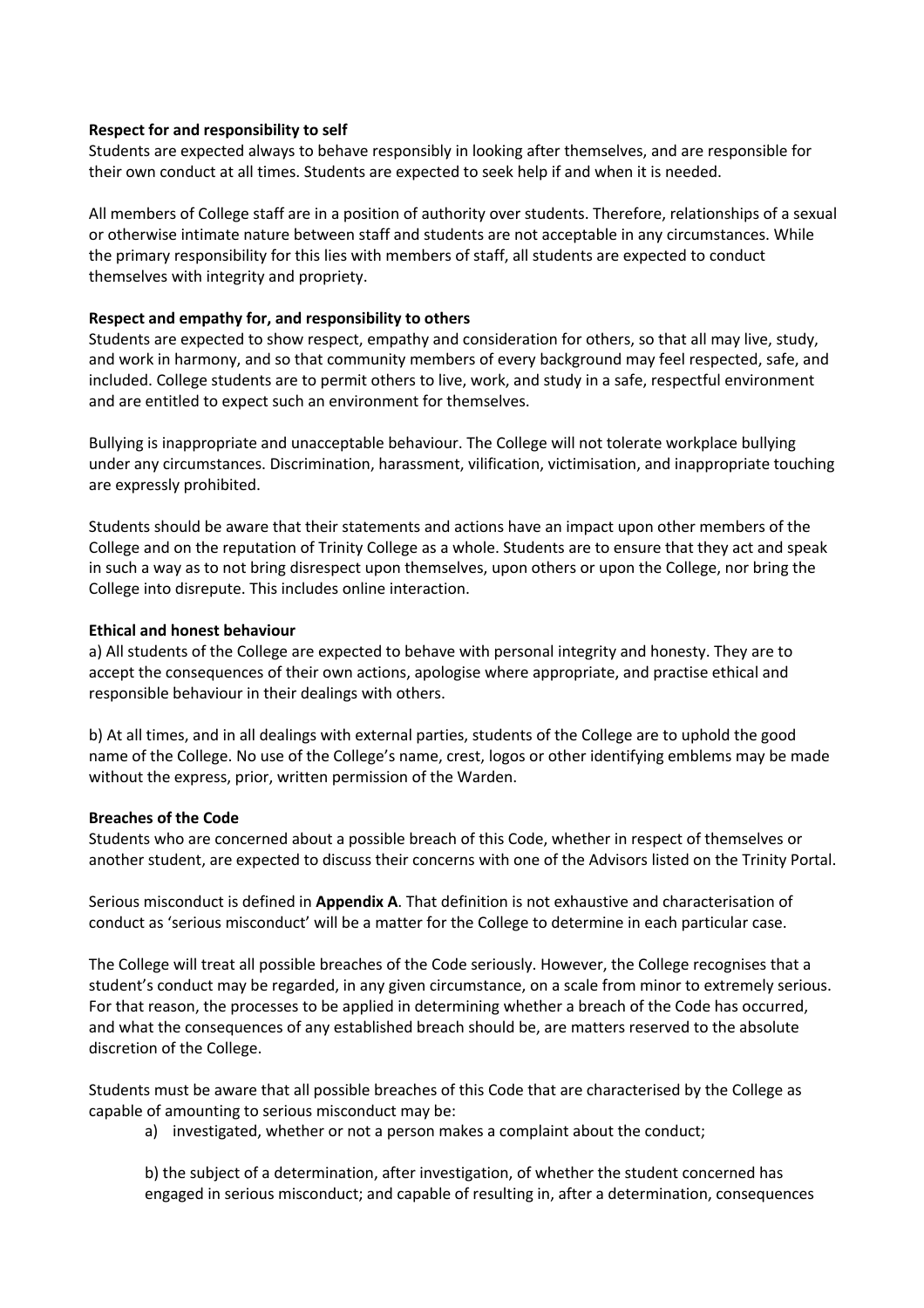such as exclusion or expulsion from the residential college, non-admission to the residential college, conditional admission, termination of membership of Trinity College, termination of membership of Trinity College Foundation Studies and termination of membership of the Trinity College Theological School.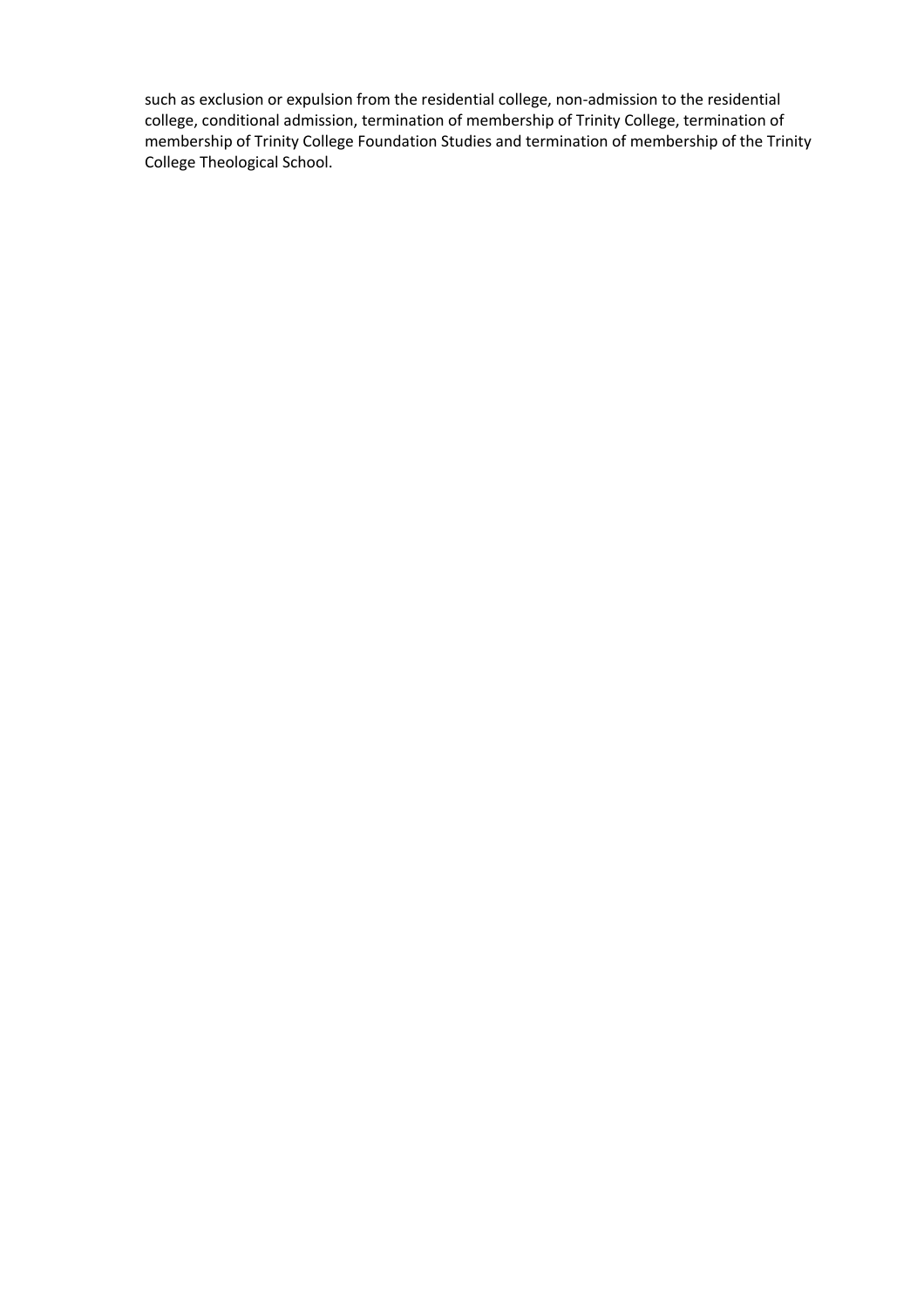# **Appendix A Definitions**

*Academic misconduct* – includes, but is not limited to, cheating, plagiarism, collusion, forging or falsifying documents, academic results or records or submitting false or incorrect information for enrolment or entry into a course or subject and any other conduct by which a student seeks to gain for himself or herself, or for any other person, any academic advantage or advancement to which he or she or that other person is not entitled.

*Appeal* – An appeal is a request for review of the outcome of a complaint.

*Bullying* – includes repeated, unreasonable behaviour directed toward a staff member or student, or a group of staff or students by staff members or students that creates a risk to health and safety, including the physical or psychological health of staff or students. This may be obvious and direct, like physical or verbal abuse, or this may be more subtle and indirect, such as spreading rumours, withholding information, or publishing offensive material on social media. Behaviour is considered repeated if an established pattern of the same or different types of behaviour can be identified and the behaviour persists.

*Child safety -* encompasses matters related to protecting all children from child abuse, managing the risk of child abuse, providing support to a child at risk of child abuse, and responding to incidents or allegations of child abuse.

*Child sexual abuse* - is when a person uses power or authority over a child to involve them in sexual activity and does not always involve physical contact or force. *Emotional child abuse* occurs when a child is repeatedly rejected, isolated or frightened by threats, or by witnessing domestic violence. *Physical child abuse* is the non-accidental infliction of physical injury or harm of a child.

*College* – includes the Warden, Council and the Board of Trinity College, and includes each of them acting in a way authorised by the *Trinity College Act 1979*, the Constitution of Trinity College, or any other policies and procedures from time to time in place at Trinity College.

*Complaint* – a problem or concern raised by a student who considers they have been wronged because of an action, decision or omission within the control or responsibility of Trinity College or by another student.

*Discrimination* – means conduct that makes distinctions between people so as to disadvantage some and to advantage others, or treats some people less favourably than others in similar circumstances, on the basis or because of an attribute or status they possess (eg sex, race, disability, age, physical characteristics, religious belief, sexual orientation, political opinion).

*Designee* – means a member of the College staff or of the Trinity College Board. In cases where a process is initiated that involves the relevant Division Head as one of the parties (either complainant or respondent), the Warden will appoint the committee. In cases where a process is initiated that involves the Warden as one of the parties (either complainant or respondent), the Board will appoint the committee.

*Foundation Studies students* – means students currently enrolled in Trinity College Foundation Studies. All Foundation Studies students are also *non-resident students* of the College.

*Harassment* – means behaviours that result in someone being made to feel intimidated, insulted or humiliated, in circumstances where it was reasonable to expect that the behaviour complained of would have had that effect. Harassment involves behaviour that is unwelcome, often unsolicited and repeated, and usually unreciprocated. Sexual harassment is included in this definition and is one particularly serious form of harassment. It involves conduct (including the use of words and remarks) of a sexual nature.

*Non-resident students* – means current students of the College who are not in residence. This includes students currently enrolled in the Theological School, and students currently enrolled in Foundation Studies.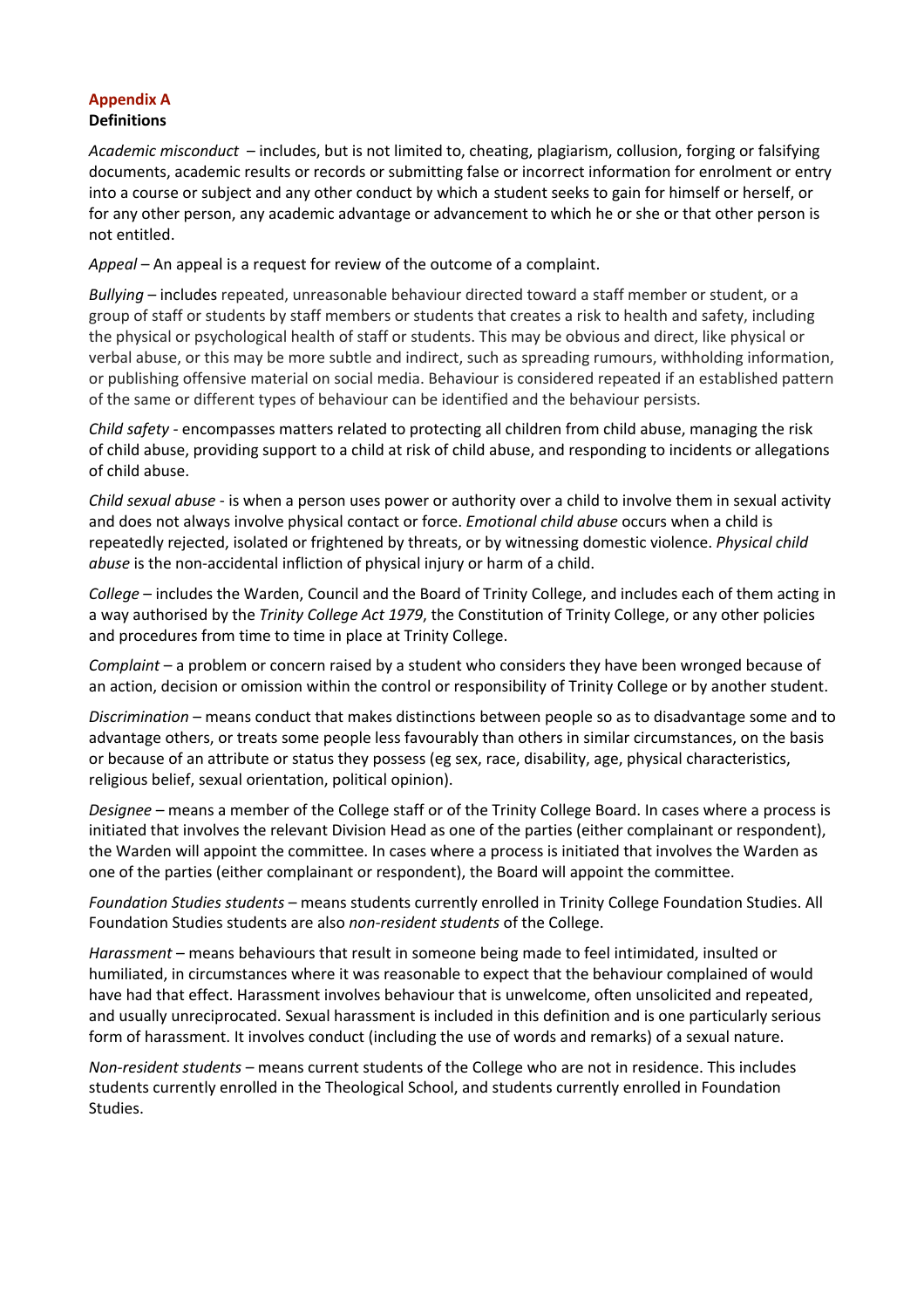*Relevant Division Head* is the head of the school in which the student is enrolled or participating: the Dean of the College (for resident and non-resident students), the Dean of the Trinity College Theological School, or Dean of Pathways School.

*Residential student* – means currently enrolled students of the University of Melbourne, or the University of Divinity, who are in residence in the College.

*Serious misconduct* – involves sexual assault, physical violence, blackmail, victimisation, serious harassment, use or sale of illicit drugs, an abuse of a situation of power or responsibility within the College, repeated breaches of the Code of Conduct, dishonesty, fraud, the deliberate making of false allegations against another student or a staff member, serious verbal abuse or vilification.

*Sexual harassment* – unwelcome behaviour of a sexual nature that is uninvited, unwanted, and unreciprocated by the recipient/s. Sexual harassment is not sexual interaction, flirtation, attraction or friendship that is invited, mutual, consensual or reciprocated. This is because this is not 'unwelcome' behaviour and it would not be reasonable to anticipate that this behaviour would offend, humiliate or intimidate.

*Suspension* – means the suspension of a student's enrolment at Trinity College for a specified period at the end of which the student's enrolment is reinstated unless otherwise requested by the student. The word 'suspend' has the same meaning.

*Theological students* – means students currently enrolled in the Trinity College Theological School, who may be either residential students or non-residential students.

*Trinity College student community* - means currently enrolled students of Trinity College, whether resident or non-resident, and includes Foundation Studies and Theological School students.

*Victimisation* – means any unfavourable treatment of a person because he or she has made a complaint, or allegation, about a breach of this Code of Conduct, whether the complaint is written or verbal and irrespective of whether the person asked for the complaint to be conciliated or investigated or not.

*Vilification* – in this Code means any form of conduct not undertaken reasonably and in good faith in the course of a genuine academic, artistic or public discussion, publication or debate that:

a) incites hatred against, contempt for, or revulsion or severe ridicule of another person or class of person on the grounds of their race, religious beliefs or practices, sexual orientation or gender identity; or

b) is done because of the race, religious beliefs or practices, sexual orientation or gender identity of another person and is reasonably likely to offend, insult, humiliate that other person.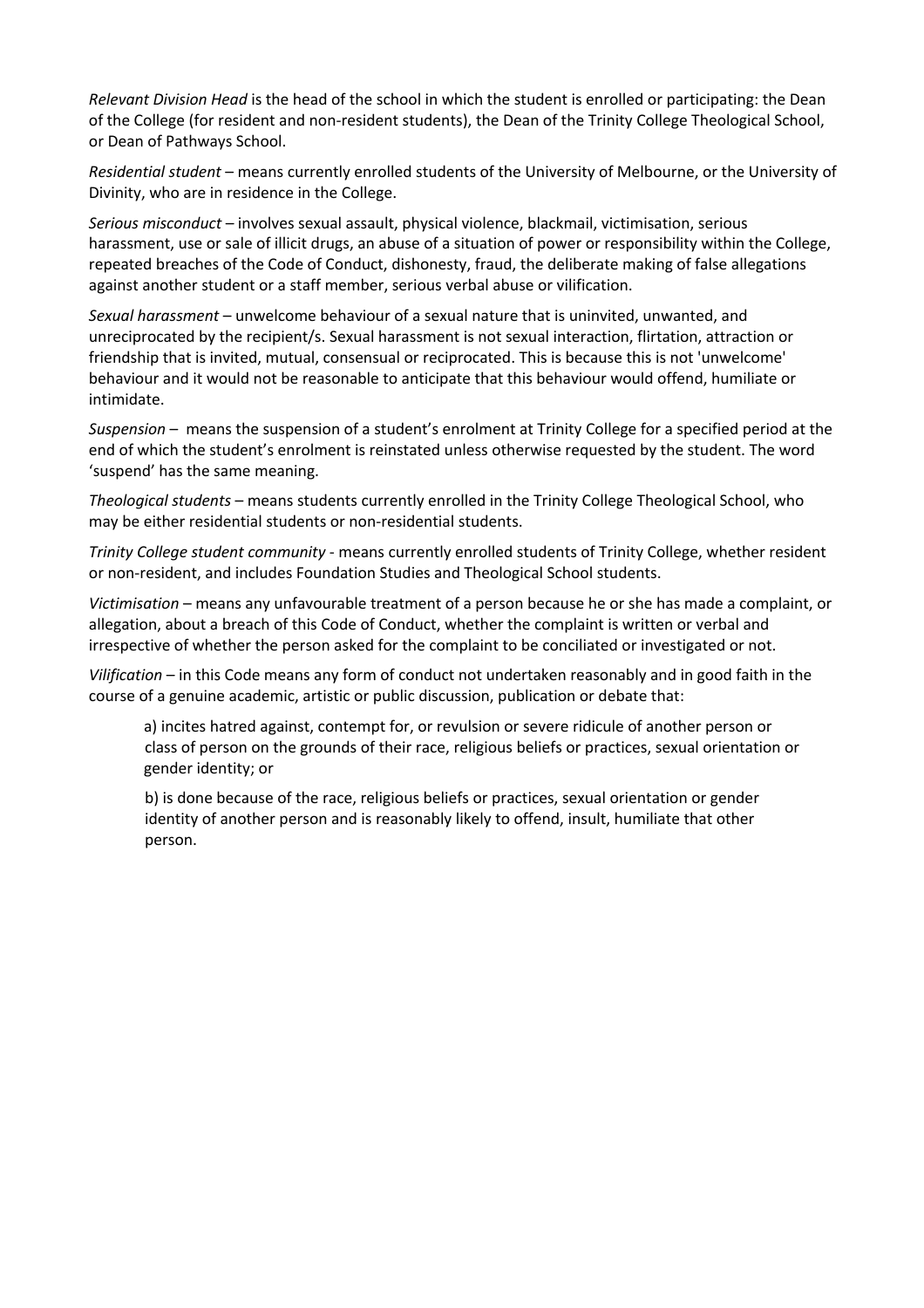## **Appendix B**

# **Process**

#### **General Guidelines**

- 1. The process in relation to any complaint, or where the College decides itself to investigate a student's conduct, will be at the discretion of the College.
- 2. In cases where information about a possible breach of the Code has come to the attention of the College, no matter how this information comes to the attention of the College, the College may unilaterally initiate a process to investigate and resolve the matter.
- 3. In cases where such information comes to the attention of any member of the staff of the College, including a trained Advisor, the staff member has a duty to report possible breaches to the relevant Division Head.
- 4. Allegations of conduct which may amount to a breach of criminal law will ordinarily be reported to the police by the College.
- 5. Processes will be undertaken and concluded as quickly as is reasonably possible. The College accepts that it has a responsibility to ensure that any investigation and determination process adopted under this Code is fair.
- 6. The College reserves the right to determine the nature of the process depending upon the gravity of the possible breach of the Code, issues of confidentiality, and the number of students involved. The College will seek and take account of the views of students involved in deciding what processes to adopt, but the final decision of which processes to adopt in a particular case will be made by the College.
- 7. The procedures in this document do not derogate from the normal disciplinary powers and responsibilities of relevant staff members, which may still be exercised as appropriate.
- 8. The steps in relation to possible breaches of the Code are shown below. These steps can be used where a person wishes to complain about a possible breach of the Code, but will also be available to the College when it becomes aware of a possible breach of the Code and decides to investigate the matter itself.
- 9. At all times the College aims to deal with complaints about possible breaches of the Code in a confidential manner, to the extent that is appropriate in a given case and insofar as the maintenance of confidentiality does not conflict with other obligations and responsibilities the College has. Participants in any process under the Code will be reminded about the importance of confidentiality, and will be expected to adhere to any directions they are given about maintaining and respecting it. Failure to maintain and respect confidentiality when directed to do so may itself be considered by the College to be a breach of this Code.

# **Complaint-based, or individual-initiated, processes**

- 10. An individual may always seek advice from a trained Advisor. Names and contact details of trained Advisors are available on the College Portal. Individuals may also make use of a broad range of community-based mechanisms, such as the Victorian Equal Opportunity Commission.
	- a) Step 1: Speak with a trained Advisor.

b) Step 2: Decide, with the assistance of your Advisor, whether the behaviour is likely to be a breach of the Code. If not, then speak with your Advisor about other means of support. If the behaviour is likely to be a breach of the Code, then an individual can use the steps that follow to resolve the matter.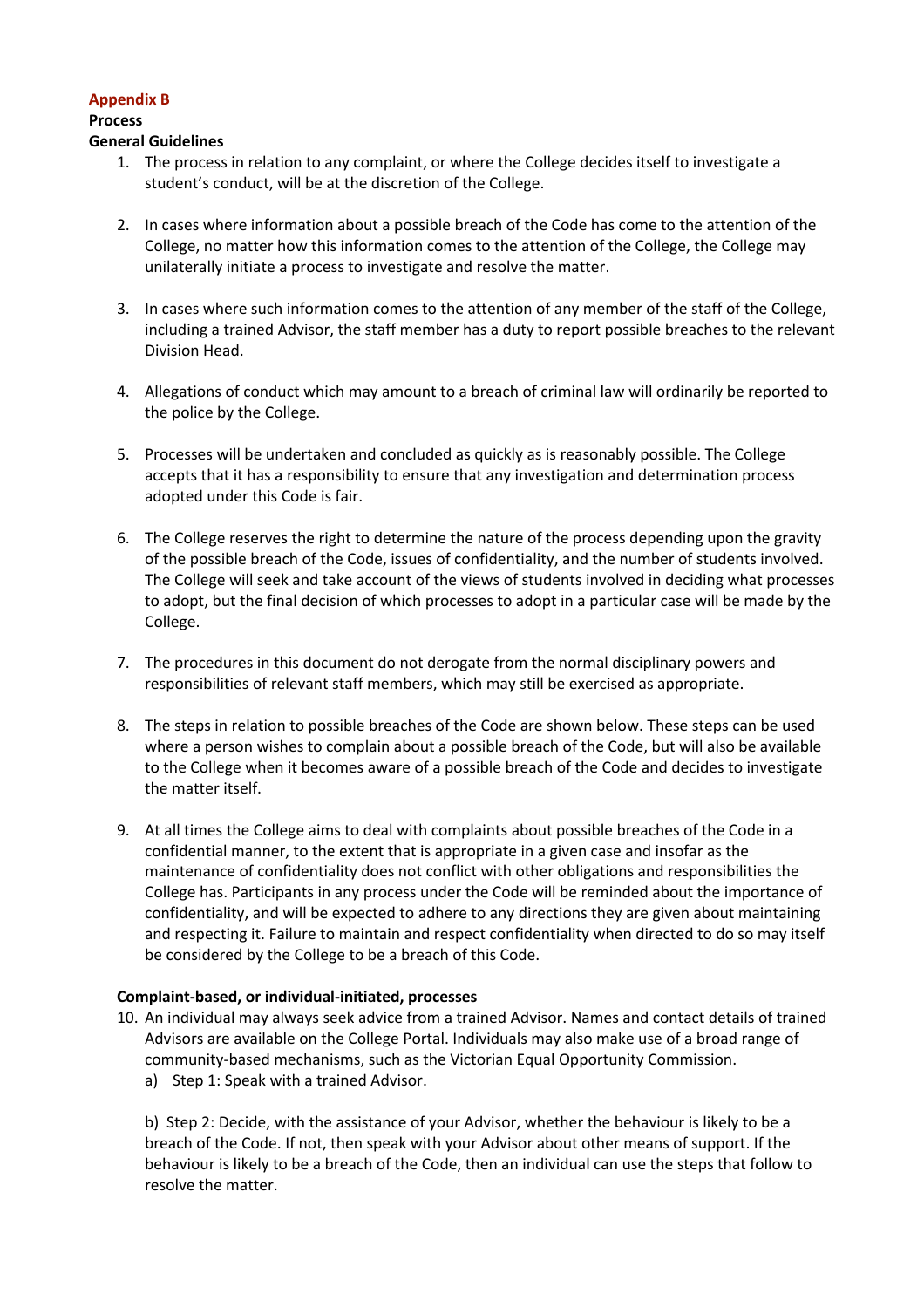c) Step 3: Decide whether you wish to make a complaint. If you wish to make a complaint, you will be asked to put your complaint in writing. An Advisor can assist you with this. The complaint must identify those you allege have breached the Code and what you allege they have done. It should be as specific as possible. The complaint will be forwarded to the relevant Division Head and the Director of Human Resources, and a copy will ordinarily be provided to the respondent.

d) Step 4: Conciliation. Unless the College decides otherwise, all complaints will need to go through a conciliation process. A conciliator will be appointed to meet with each party individually to discuss and try to reach agreement regarding the complaint, possible redress and future behaviour. The outcome of conciliation, whether successful or unsuccessful, will not preclude the possibility of a formal investigation being conducted by the College.

#### **Outcomes of Conciliation.**

- 11. Conciliation is not a disciplinary process, and disciplinary outcomes will not necessarily result from this process. Details of an agreement will be communicated to the relevant Division Head and other relevant parties. Breaches of an agreement reached via conciliation may result in additional action consistent with these procedures.
- 12. Prior to a conciliation agreement being finalised, the College will inform the parties involved if, in its opinion, there is likely to be an investigation by the College of the allegations of a breach of the Code, irrespective of the outcome of the conciliation, so that the parties may take that fact into account in their negotiations.

In all cases involving allegations of serious misconduct, the outcome of the conciliation MUST be reported to the relevant Division Head and to the Warden. The outcome will be kept confidential by the relevant Division Head and the Warden, save for any disclosures they deem necessary and appropriate.

e) Step 5: After an unsuccessful conciliation any party to the conciliation may ask for the matter to be investigated. The relevant Division Head, in consultation with the Warden, will decide whether a complaint will be investigated. In making this decision, the views of all those involved will be considered.

If it is decided that a complaint will be investigated, the Warden or her/his designee will constitute a Committee to investigate the matter formally. The College reserves the right to take appropriate disciplinary action without referring the matter to a Committee if the circumstances warrant.

#### **Non complaint-based, College-initiated processes**

- 13. Where the College receives information about a possible breach of the Code, it may decide to investigate the matter regardless of whether or not there has been a complaint.
- 14. If the possible breach may involve serious misconduct as defined below, the College may investigate the matter regardless of whether or not there has been a complaint.
- 15. If a complaint is made about a possible breach of the Code, the College may await the outcome of any conciliation process and any application by the complaint for the complaint to be investigated. If conciliation is unsuccessful and the complainant does not apply for an investigation, then the College may itself still decide to investigate the allegations.
- 16. For all possible breaches of the Code, including serious misconduct, the manner in which the College investigates the matter will be determined by the College on a case-by- case basis.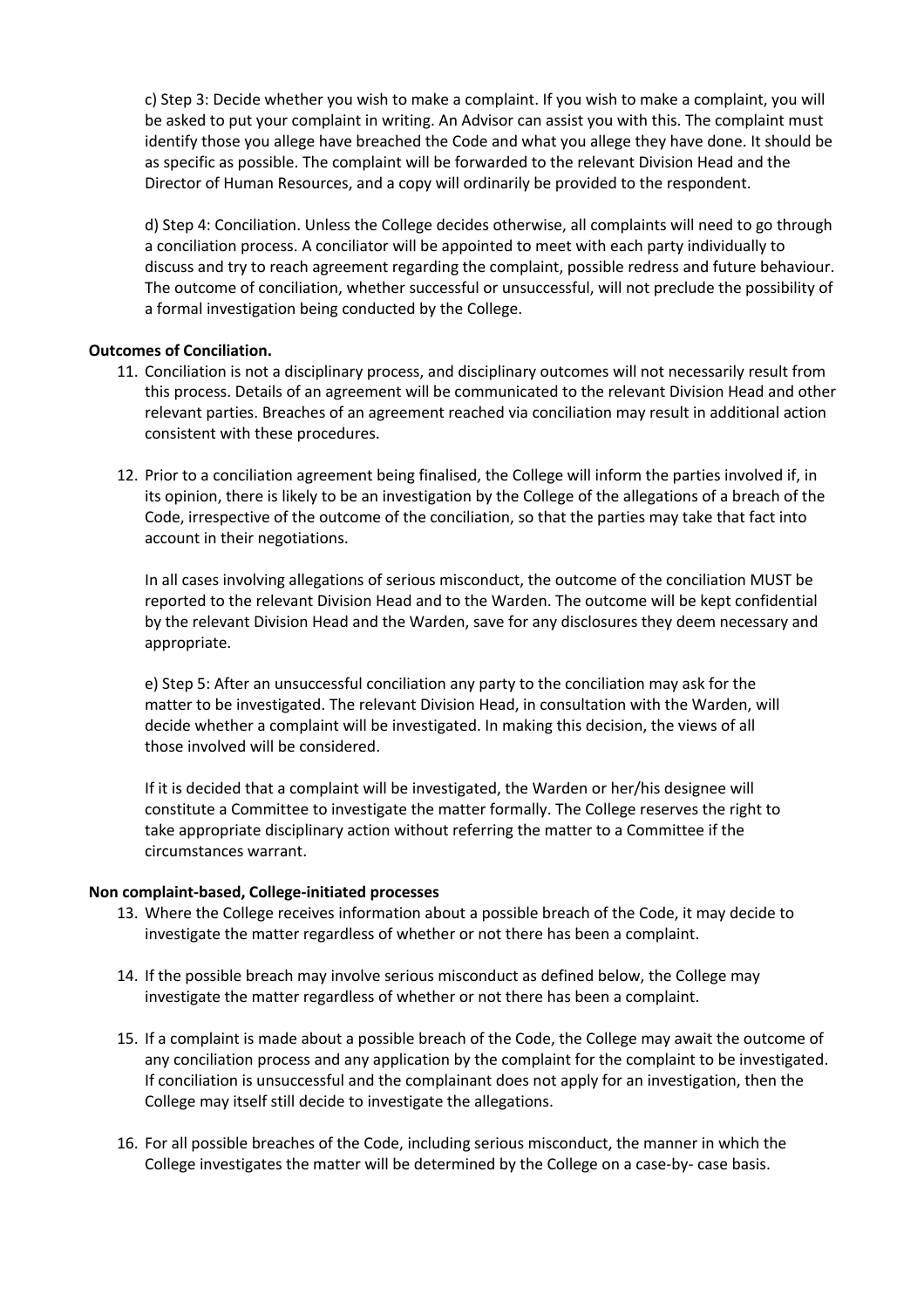17. Where the College is satisfied the possible breach or breaches may amount to serious misconduct, the Warden may appoint a committee to investigate the matter formally.

## **Outcome of Investigations**

- 18. If a committee has been appointed it will present its findings about what occurred, and will make recommendations to the relevant Division Head or designee, who will make the final decision whether there has been a breach (or breaches) of the Code, how serious those breaches are and what consequences (if any) should follow for the student(s) involved. Consequences may include, but are not limited to, apologies (including public apologies where appropriate), personal or professional counselling, the imposition of conditions on continued residence or membership, payment of compensation for property damage, suspension or expulsion from the residential College, and termination of membership of Trinity College.
- 19. There will be no internal appeal or review processes within the College if there has been a formal investigation and report. If any party is dissatisfied with the outcome of these processes, they may discuss their dissatisfaction with the Warden. Students of course retain access, as do all members of the Australian community, to HREOC/EOCV processes, to Victoria Police and to the Courts.

## **Trinity College Advisors**

- 20. The role of an Advisor is to listen, and to inform the individual of their options for dealing with possible breaches of the Code. Advisors are staff members who have received training in respect of all forms of harassment and are specifically available to students in respect of information about this Code, and in particular, the various options available to a student in the case of a breach of the Code. Speaking with an Advisor does not mean that a complaint is being made.
- 21. Students must be aware, however, that where the information they give an advisor suggests the possible breach may involve serious misconduct, Advisors must bring the matter to the attention of the relevant Division Head.
- 22. Advisors may indicate if, for any reason, they are unable to provide appropriate assistance owing to a conflict of interest. A list of staff who serve as Advisors is available on the Trinity Portal.
- 23. In cases where there is a conflict of interest for an Advisor, or if a student requests this, External Advisors can be contacted to assist students with information and support.
- 24. The relevant Division Head (see below) or designee manages arrangements for contacting External Advisors. The relevant Division Head or designee will also liaise with External Advisors in their capacity as External Conciliators when appropriate. The Divisional Heads are:
	- Dean of the Residential College
	- Dean of the Trinity College Theological School
	- Dean of the Pathways School

# **Community mechanisms for complaint, information and support**

Victorian Equal Opportunity & Human Rights Commission https://www.humanrightscommission.vic.gov.au Centre Against Sexual Assault (CASA) http://www.casa.org.au

Commonwealth Human Rights and Equal Opportunity Commission http://www.hreoc.gov.au

Victoria Police: Melbourne North Police Station (open 24 hours) 36 Wreckyn Street, North Melbourne. Phone: (03) 8379 0800

Victoria Police Crime Department, Sexual Offences & Child Abuse Co-ordination Office Level 6, 452 Flinders Street, Melbourne, Victoria, 3004. Phone: (03) 9611 8800

University of Melbourne Department of Health, Counselling & Disability Services: Counselling Service, Level 2, 138 Cardigan Street, Carlton. Phone: (03) 8344 6927 / 8344 6928

http://www.services.unimelb.edu.au/counsel/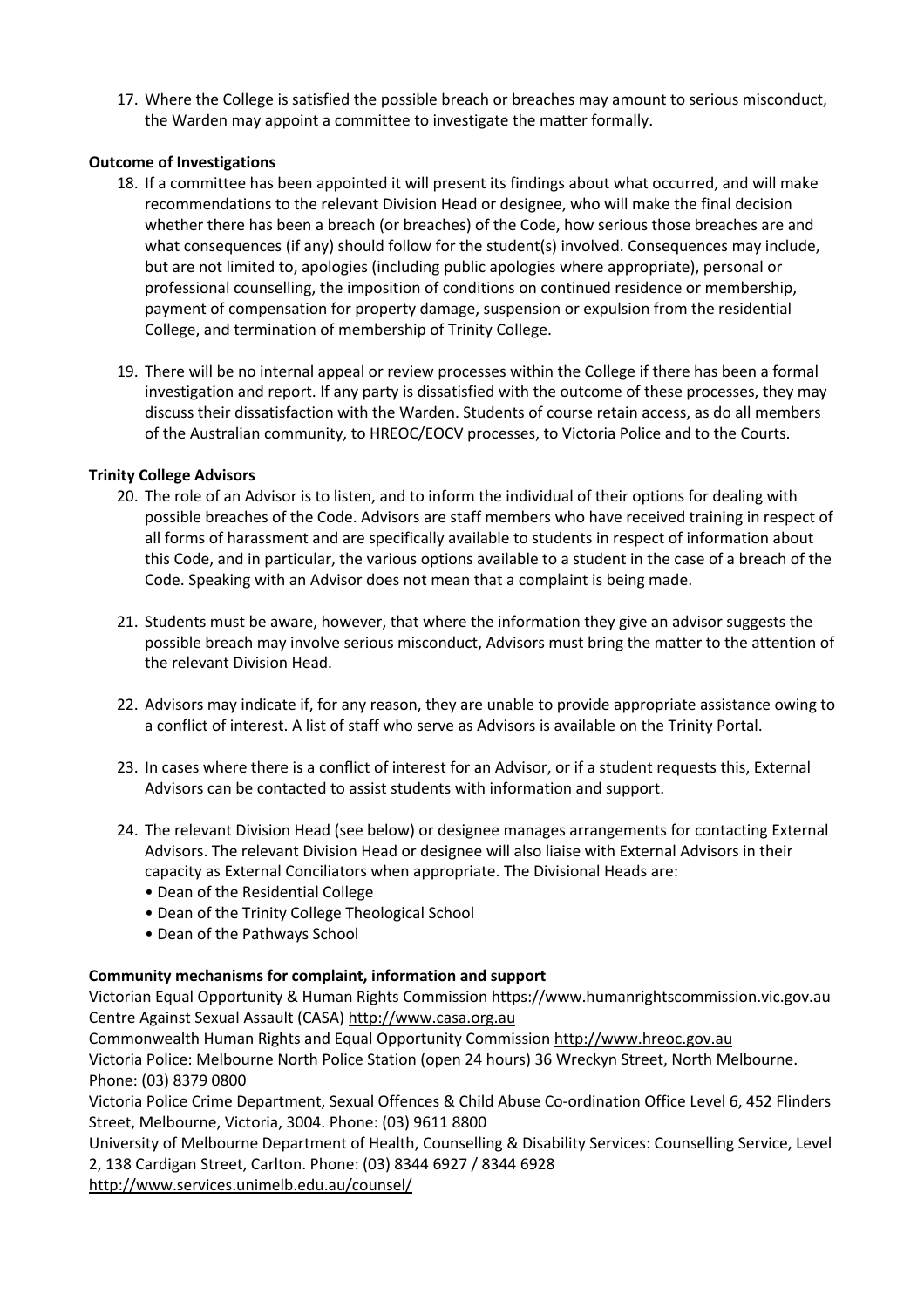# **Role of staff in respect of the Student Code of Conduct The Warden**

- 25. The Warden is responsible for the good government of the College. At her or his discretion the Warden may act in any capacity in respect of possible breaches of the Code as set out in this document.
- 26. Where a complaint has been addressed to the Warden, she/he will usually direct the matter to the relevant Head of Department/Division to be dealt with under the processes set out in this Code.
- 27. Where the Warden becomes aware of a complaint that may be referred to legal counsel or Victoria Police she/he will inform the Chairman of the Board. The Warden will retain executive responsibility for the processing of the complaint.

#### **Division Heads**

28. The relevant Division Head will have responsibility for responding to all matters relating to possible breaches of the Code as set out in this document. Division Head is also available to Advisors in respect to advice and support. The relevant Division Head may also appoint a member of the Senior Staff to act as her/his designee.

#### **Advisors**

- 29. Advisors are staff who have received particular training and are specifically available to students in respect of information about this Code, and in particular, the various options available to students in the case of a possible breach of the Code. Speaking with Advisors does not mean that a complaint is being made. A complaint is not made until it is put in writing and given to an Advisor or relevant Division Head. Students must remember, however, that where an Advisor believes there has been a possible breach of the Code which could amount to serious misconduct as defined in this Code, the Advisor is obliged to bring the matter to the attention of the relevant Division Head.
- 30. Advisors may indicate to students if, for any reason, they are unable to provide appropriate assistance, including owing to a conflict of interest.

#### **External Advisors/Conciliators**

- 31. In cases where there is a conflict of interest for an Advisor, or if a student requests this, External Advisors can be contacted to assist students with information and support.
- 32. The relevant Division Head or designee manages arrangement for contacting External Advisors. The relevant Division Head or designee will also liaise with Advisors in their capacity as External Conciliators when appropriate.

#### **Chaplains**

33. The Chaplains and other clergy in the College offer pastoral care, support and encouragement to all the College community. They are available to discuss any matter. However, under the National Code of Practice for Clergy, they are required to adhere to strict rules regarding confidentiality. These rules will be explained to staff and student when meeting with them.

#### **Other staff members**

34. All members of staff have a responsibility to report serious breaches of the Student Code of Conduct, particularly those in the case of students under the age of 18. However, if students wish to discuss possible breaches of this Code, they should do so either with an Advisor, or with the relevant Division Head.

#### **Other students**

35. As outlined in the Code students concerned about possible breaches of the Code of Conduct are expected to discuss their concerns with an Advisor.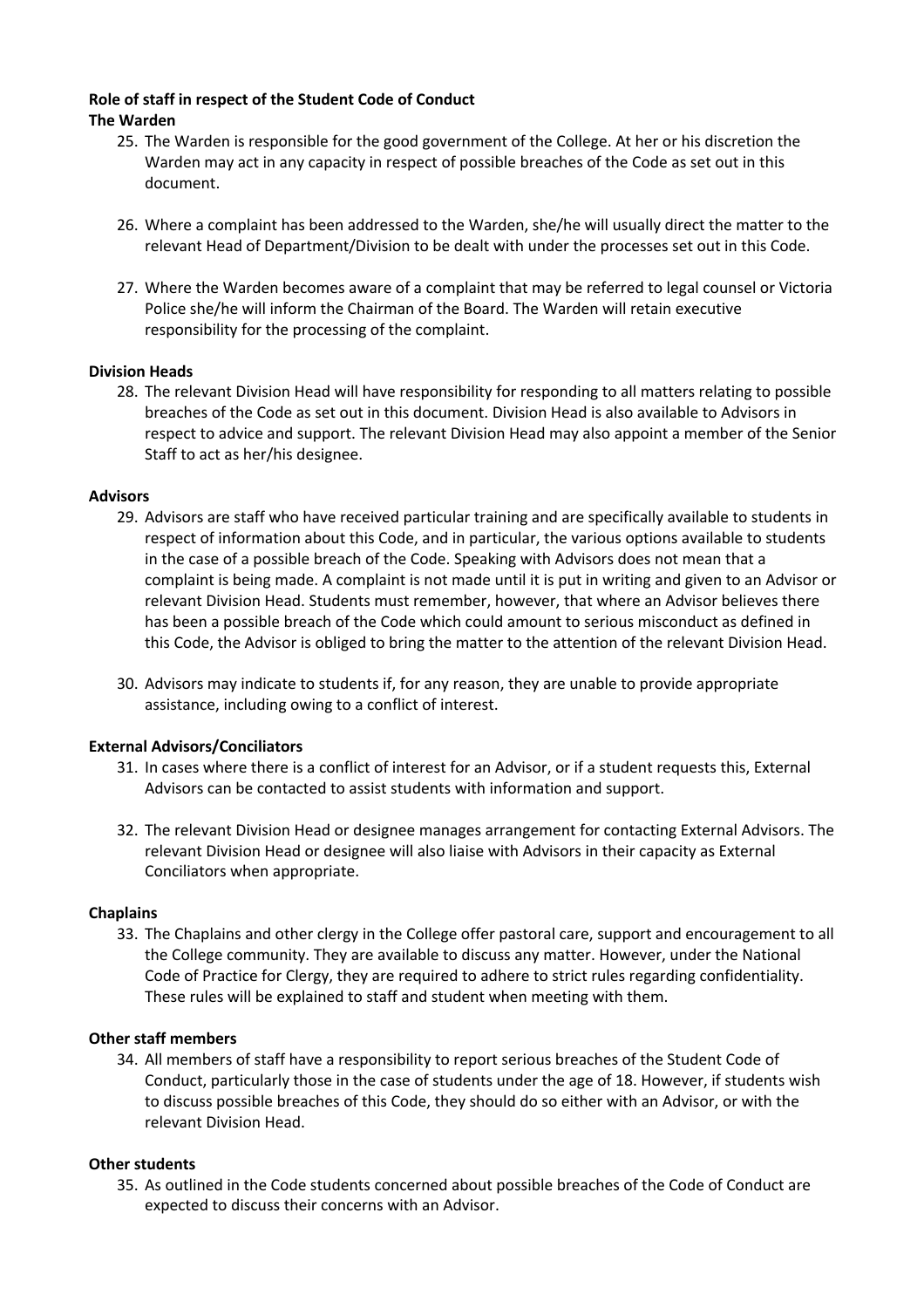- 36. Students are encouraged to seek the advice of an Advisor in the first instance or to encourage other students to do so. If desired, more than one student can seek the advice of the same Advisor if this is helpful to the individuals concerned, or where more than one person has been affected by a possible breach of the Code.
- 37. Students are strongly advised not to discuss such matters with other students, or with staff other than those indicated in the Code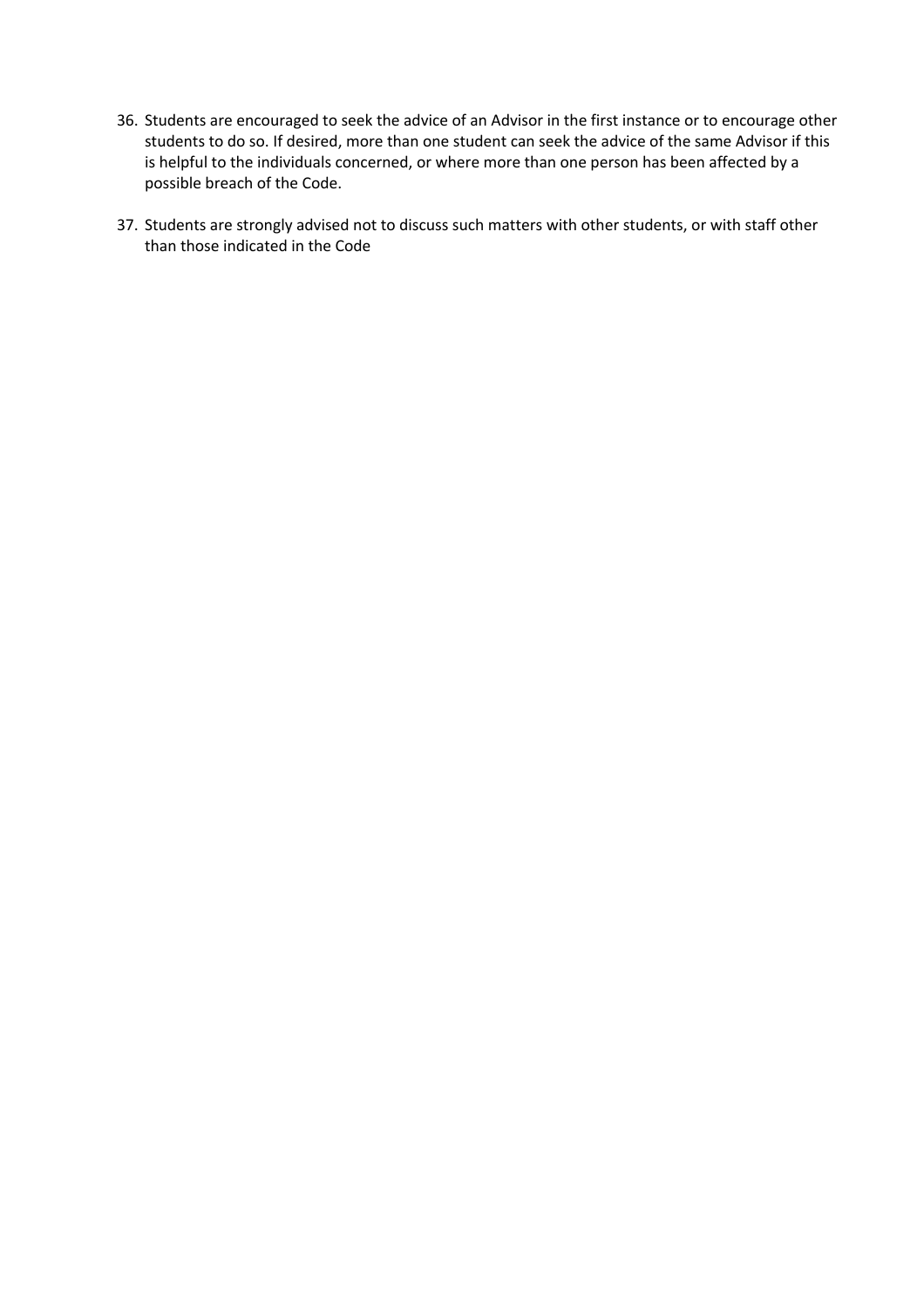# **Appendix C**

# **Advisors**

The names and contact details of Advisors who may be consulted can be found on the College Portal at: https://portal.trinity.edu.au/portal/emergency/advisors.php

Other staff who may be particularly appropriate for students to contact include:

- Ms Carly Stewart (College Nurse)
- Dr Peter Campbell (Registrar)
- The Revd Marilyn Hope (Honorary Chaplain to the Theological School)
- The Revd Dr Colleen O'Reilly (Senior Chaplain Trinity College)